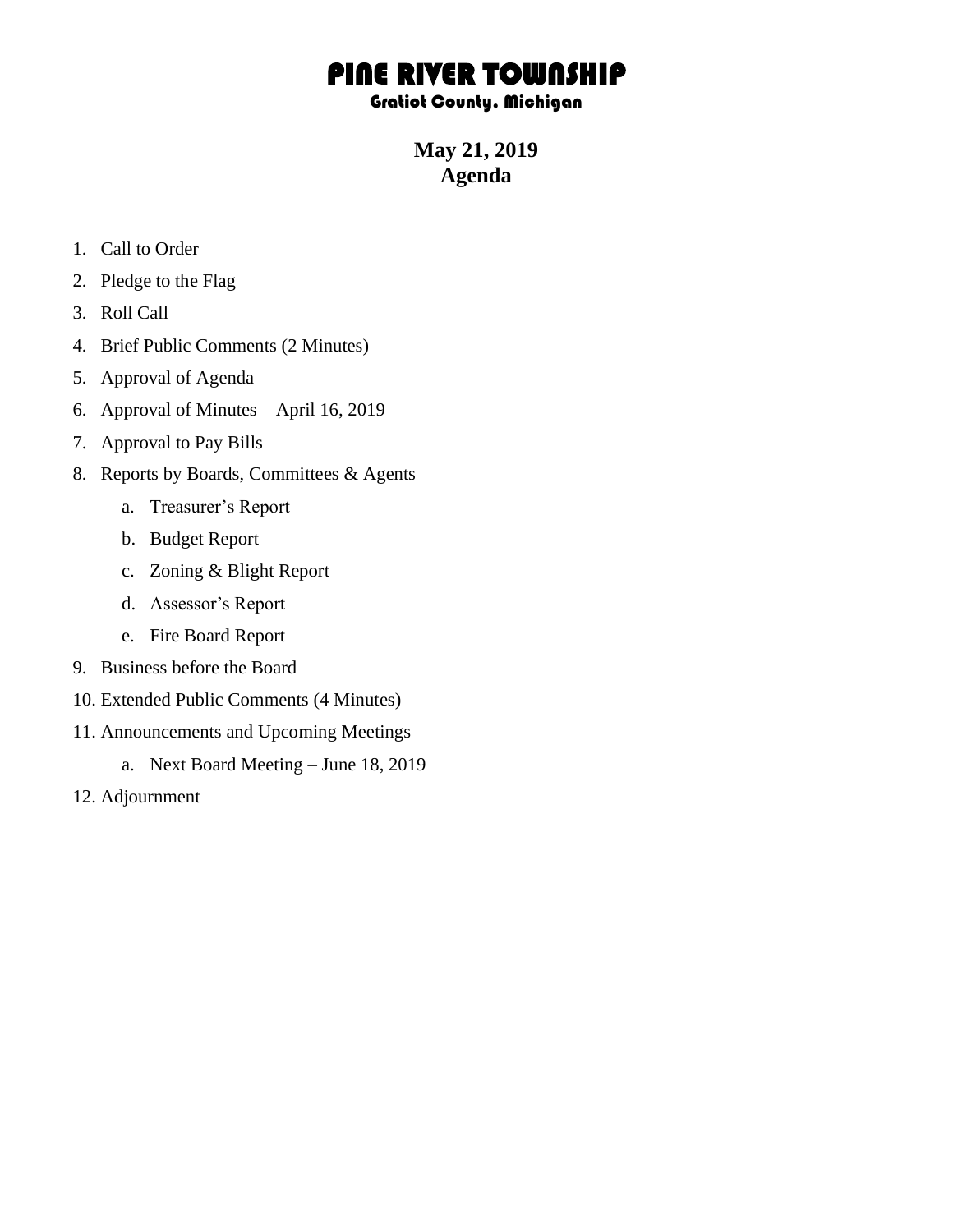## **MINUTES OF THE PINE RIVER TOWNSHIP BOARD MONTHLY MEETING MAY 21, 2019**

- 1) The regular monthly meeting of the Pine River Township Board was called to order at 7:02 P.M. by Supervisor Beeson at the Township Hall.
- 2) Pledge the flag: The board and the public said the pledge to the flag.
- 3) Roll Call: Baker: present, Best: present, Moeggenborg: present, Beeson: present, Whitmore: present. (5) Board members present, (0) absent.
- 4) Brief Public comments (2 minutes):
	- Julie Shimunek City of St. Louis, representing Nesen Countryside, here to see outcome of DAR decision.
- 5) Approve the Agenda:

Motion by Baker: second by Moeggenborg: to approve the agenda as presented. All present board members approved. Motion carried 5-0.

6) Approve the Minutes:

Motion by Baker: second by Moeggenborg: to approve the Regular Meeting Minutes of April 16, 2019, as presented. All present board members approved. Motion carried 5-0.

7) Approval to Pay Bills:

Motion made by Moeggenborg: second by Best: to pay bills as presented in the amount of \$38,334.24. All present board members approved. Motion carried 5-0.

- 8) Reports by Boards, Committees & Agents
	- a) Treasurers Report Discussion: Board Reviewed, Bank Reconciliations have been received and reviewed by all present. Placed on file.
	- b) Budget Report Discussion: report placed on file.
	- c) Zoning & Blight Officer two fireworks tents approved; permit for Crossfit gym to go in next to Township
	- d) Assessor Report no report.
	- e) Fire Services looking to purchase new trucks, need for firefighters
- 9) Business before the Board
	- a) None.
- 10) Extended Public Comments (4 Minutes)
	- Discussion of DAR proposal and need for transportation in Pine River Township. Motion by Moeggenborg: support by Baker: to approve \$2500 to be paid to City of Alma to continue current services from now through April 1, 2020, with a millage proposal to go on the ballot in March 2020. All present board members approved. Motion carried 5-0.
- 11) Announcements and Upcoming Meeting
	- a) None.